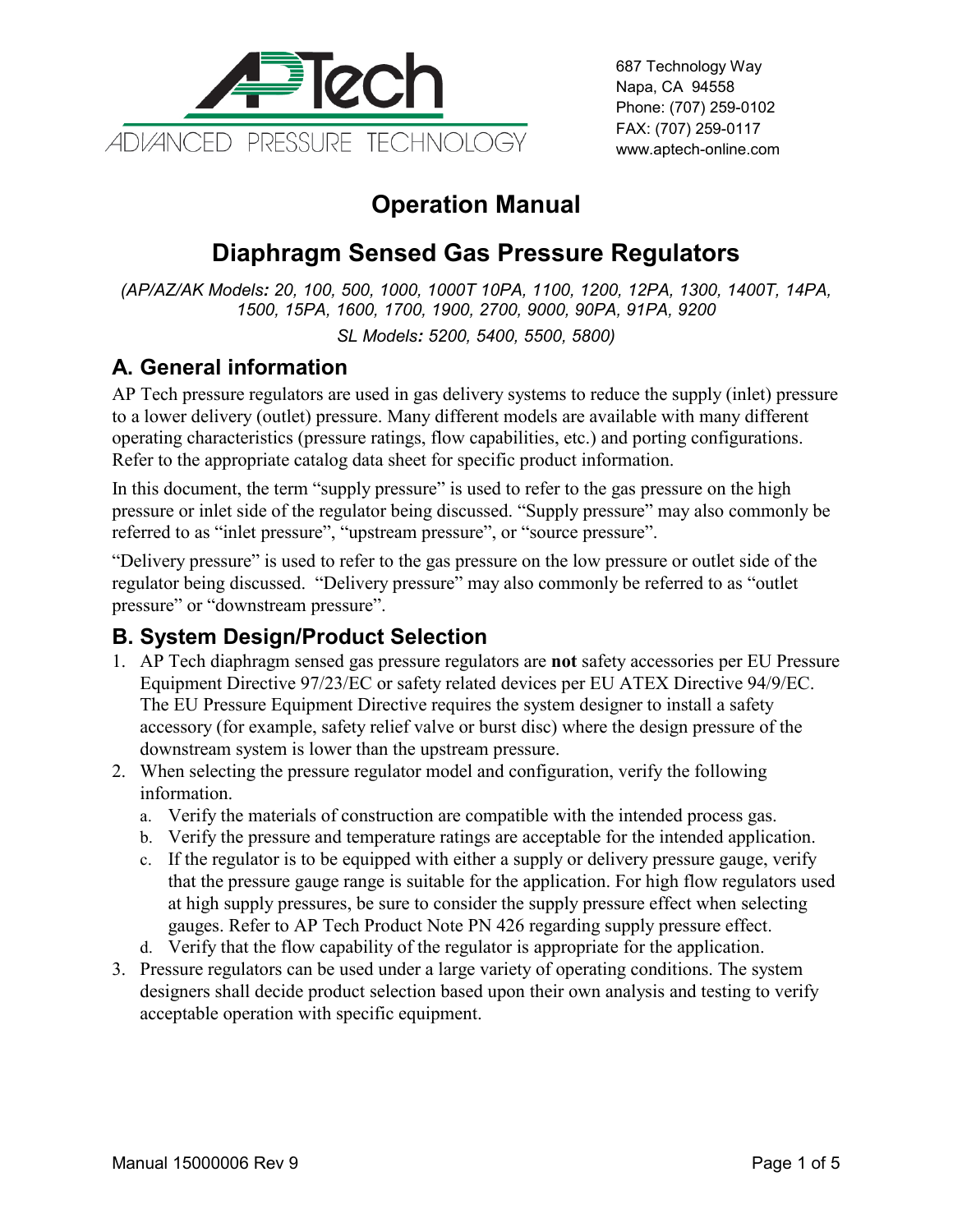#### **C. Installation**

- 1. Verify the pressure rating is acceptable for the intended application.
- 2. If the regulator is equipped with either a supply or delivery pressure gauge, verify that the pressure gauge range is suitable for the application. For high flow regulators used at high supply pressures, be sure to consider the supply pressure effect when verifying gauge range suitability. Refer to AP Tech Product Note PN 426 regarding supply pressure effect.
- 3. Inspect the regulator to determine the flow path through the regulator and how the regulator will need to be installed in the system.
	- a. The high pressure (inlet/supply) ports are labeled with an "HP" marked into the body near the ports. Arrows are sometimes used next to the HP to point toward a high pressure port.
	- b. The low pressure (outlet/delivery) ports are labeled with an "LP" marked into the body near the ports. Arrows are sometimes used next to the LP to point toward a low pressure port.
	- c. Dual stage regulators such as the AP1700 and AP2700 may have a monitor (1st stage outlet) port. The monitor port is labeled with an "MP" marked into the body near the port. Arrows are sometimes used next to the MP to point toward a monitor port.
	- d. Always connect the gas source to the high pressure port. Never connect the gas source to the low pressure port or monitor port as the regulator will be damaged and leakage can result.
- 4. Install the regulator using the appropriate method described below. A large variety of porting options and connections are available.
	- a. For tube stub connections, weld connectors or other components to the tube stubs per standard industry practice (reference SEMI standard F78).
	- b. For metal face seal connectors, assemble connections per standard practice described by fitting supplier (typically 1/8 turn past fingertight).
	- c. For NPT and BSPT connections, apply PTFE (e.g. Teflon) tape to connector threads and install connector in regulator body wrench tight.
	- d. For compression tube fittings, insert the tubing until it bottoms out in the fitting. Assemble nut fingertight. Then tighten the nut 1-1/4 turns past fingertight for 1/4 inch to 1 inch tube connections. For remaking connections, only tighten the nut slightly past fingertight until a rise in torque is detected—this is typically 1/10 turn.
	- e. For pneumatically actuated regulators (AP/AK/AZ10PA, AP/AK/AZ12PA, AP/AK/AZ14PAT, AP/AK/AZ15PA, AP90PA, and AP91PA), a separate line will need to be plumbed to provide the pneumatic actuator control pressure. The actuation port is 1/8th inch NPT and is located on the top center of the actuator. The maximum allowable control pressure is printed on a label surrounding the actuation port. A pilot regulator with an outlet pressure vent is recommended to control the actuation pressure.
	- f. Most regulators have threaded holes on the bottom for mounting. Refer to the applicable data sheet for details. However, for panel mount options, please refer to APTech Operation Manual *Panel Mounting Gas Pressure Regulators* for mounting procedures.
- 5. After installation, perform a leak test. A helium leak test, a pressure decay leak test, or a bubble leak test may be used depending on the application. A helium leak test is recommended for all face seal connections and welds per standard industry practice (reference SEMI standard F1).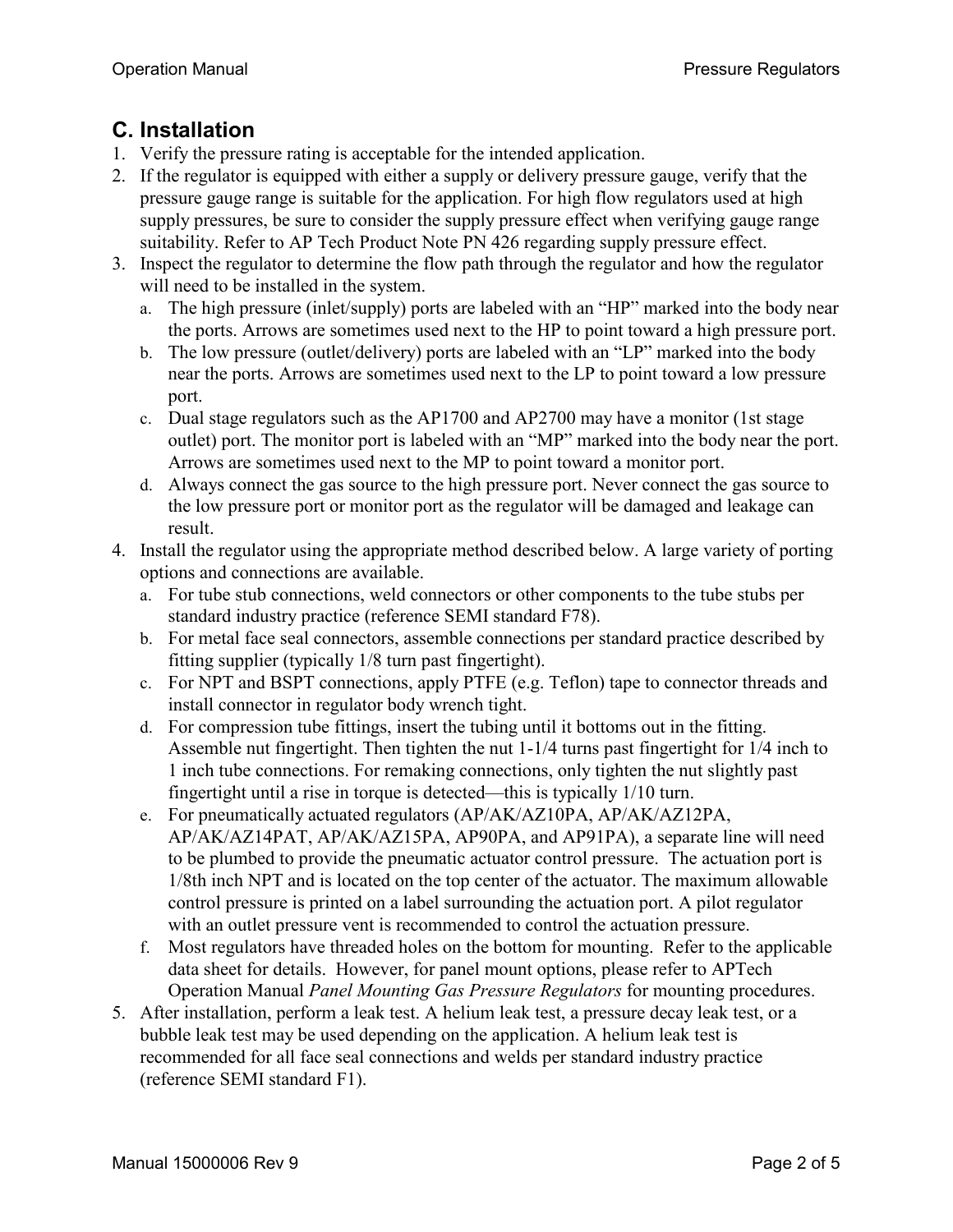## **D. Preset Regulator Operation**

**Note:** Preset regulators are adjusted at the factory to deliver a specified delivery pressure at a specified supply pressure at zero flow conditions. Instructions to adjust the preset outlet pressure can be found below.

**Caution:** Preset regulators (PS) and preset ready (PSR) are pressure regulators that may be adjusted by the operator. It is possible to adjust a preset regulator to a higher outlet pressure than its maximum rating. Do not adjust a regulator to deliver a higher pressure than its maximum rated outlet pressure at maximum rated inlet pressure. It should be noted that supply pressure effect (SPE) enables a regulator so adjusted to deliver more than maximum rating at inlet pressures lower than maximum rating and this is not a problem. Please refer to product notes PN 437, PN 403 and PN 426 for further information regarding PS, PSR and SPE.

- 1. Perform the following to adjust the regulator delivery pressure set point
	- a. Close the source valve.
	- b. Open a downstream valve to vent the inlet and outlet side of the pressure regulator to atmospheric pressure.
	- c. Remove the acorn nut from the stem.
	- d. If present on the stem, loosen any hex nuts.
	- e. Using a hex wrench, rotate the stem fully counterclockwise to close the regulator.
	- f. Close the downstream valve.
	- g. Slowly open the source valve to pressurize the regulator high pressure port.
	- h. Using a hex wrench, rotate the stem clockwise to increase the delivery pressure to the desired set point.

**Note:** The delivery pressure will decrease as the flow rate is increased. In order to obtain a specific delivery pressure at flow, adjust the regulator to the desired delivery pressure while operating at the desired flow conditions. Be aware the delivery pressure will rise when the flow is shut-off or decreased downstream.

- i. If present on the stem, tighten the bottom hex nut to 75 in-lb. If there is a second hex nut on the stem, tighten it against the bottom hex nut.
- j. Thread the acorn nut onto the stem and tighten against the hex nut (or cap if there are no hex nuts on the stem).

## **E. Manually Adjustable Regulator Operation (non-PA models)**

**Note:** A pressure regulator should not be used as a positive shut-off device.

**Caution:** Do not rotate the wheel counterclockwise under non-flowing conditions as damage to the regulator internal parts or leakage may result.

**Caution:** Do not pressurize the regulator outlet except by rotating the adjustment wheel clockwise as damage to the regulator internal parts or leakage may result.

**Caution:** It is possible to adjust a pressure regulator to a higher outlet pressure than its maximum rating. Do not adjust a regulator to deliver a higher pressure than its maximum rated outlet pressure at maximum rated inlet pressure. It should be noted that supply pressure effect (SPE) enables a regulator to deliver more than maximum rating at inlet pressures lower than maximum and this is not a problem. Please refer to product notes PN 403 and PN 426 for further information regarding SPE.

1. Perform the following to open the regulator or increase the regulator delivery pressure set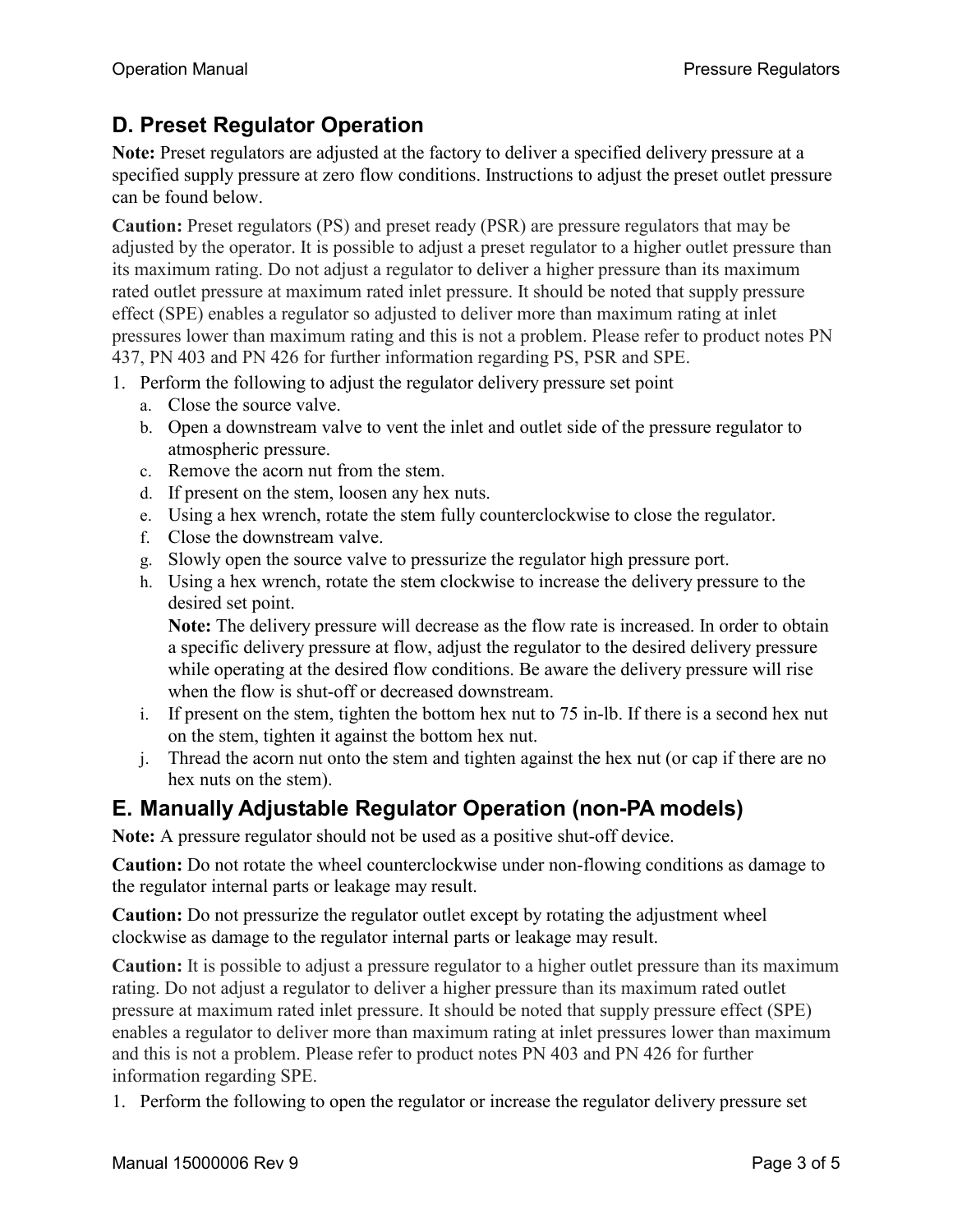point.

- a. Before opening the source valve, verify that the regulator adjustment wheel is turned fully counterclockwise (closed position).
- b. Slowly open the source valve to pressurize the regulator high pressure port.
- c. Rotate the wheel clockwise to increase the delivery pressure to the desired set point. **Note:** The delivery pressure will decrease as the flow rate is increased. In order to obtain a specific delivery pressure at flow, adjust the regulator to the desired delivery pressure while operating at the desired flow conditions. Be aware the delivery pressure will rise when the flow is shut-off or decreased downstream.
- 2. Perform the following to decrease the regulator delivery pressure set point.
	- a. Open a downstream valve to initiate a flowing condition.
	- b. Slowly rotate the wheel counterclockwise to reduce the delivery pressure.
	- c. In order to obtain a specific set point under flowing conditions, continue to rotate the wheel counterclockwise to reduce the delivery pressure below the desired set point. Then, rotate the wheel clockwise to increase the delivery pressure to obtain the set point at the desired flow condition.
- 3. Perform the following to close the regulator.
	- a. Close the source valve.
	- b. Vent to atmospheric pressure on both sides of the pressure regulator.
	- c. Rotate the wheel fully counterclockwise.

### **F. Pneumatically Actuated Regulator Operation (PA models)**

**Note:** A pressure regulator should not be used as a positive shut-off device.

**Caution:** Do not vent or otherwise reduce the actuation control pressure under non-flowing conditions as damage to the regulator internal parts or leakage may result.

**Caution:** Do not pressurize the regulator outlet except by slowly increasing the actuation control pressure as damage to the regulator internal parts or leakage may result.

**Caution:** It is possible to adjust a pressure regulator to a higher outlet pressure than its maximum rating. Do not adjust a regulator to deliver a higher pressure than its maximum rated outlet pressure at maximum rated inlet pressure. It should be noted that supply pressure effect (SPE) enables a regulator to deliver more than maximum rating at inlet pressures lower than maximum and this is not a problem. Please refer to product notes PN 403 and PN 426 for further information regarding SPE.

- 1. Perform the following to open the regulator or increase the regulator delivery pressure set point.
	- a. Before opening the source valve, verify that the actuation control pressure is at atmospheric pressure.
	- b. Slowly open the source valve to pressurize the regulator high pressure port.
	- c. Slowly increase the actuation control pressure to increase the delivery pressure to the desired set point.

**Note:** The delivery pressure will decrease as the flow rate is increased. In order to obtain a specific delivery pressure at flow, adjust the regulator to the desired delivery pressure while operating at the desired flow conditions. Be aware the delivery pressure will rise when the flow is shut-off or decreased downstream.

2. Perform the following to decrease the regulator delivery pressure set point.